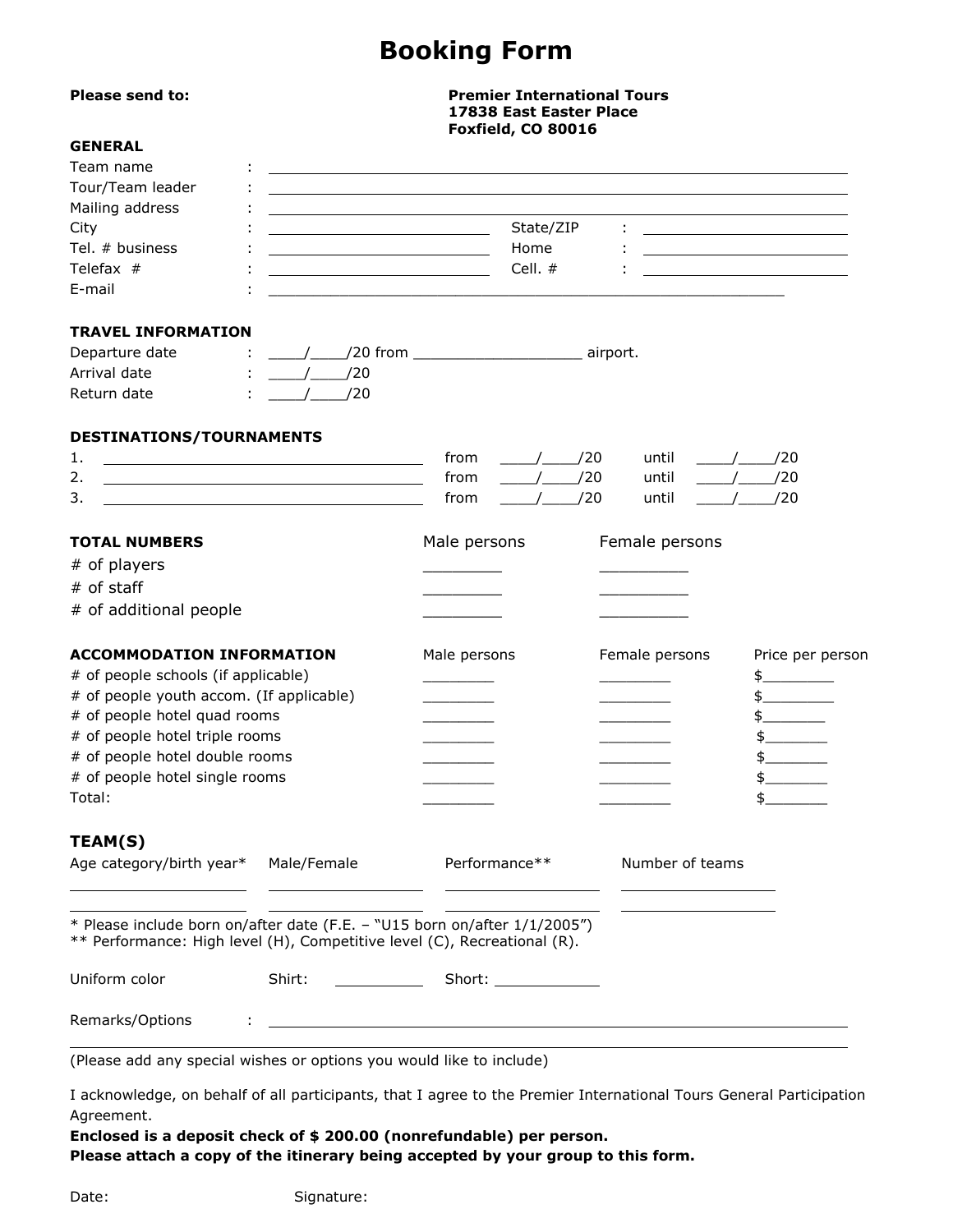# **General Participation Agreement**

# 1. **Agreement**

This agreement is made between Team, School, Group (hereinafter referred to as "You") and L&J Group Inc. DBA Premier International Tours, with its principal place of business in Foxfield, Colorado, (hereinafter referred to as "PIT" or "We").

## 2. **Booking**

Booking for a PIT project takes place by returning the booking form supplied by PIT. The agreement will become effective on receipt of a written confirmation from PIT that the tour will be organized according to the data on the booking form.

## 3. **Payment**

Payments must follow the schedule in the tour confirmation/financial review. We require a down payment at the time of booking. For individual payments, please write down **the name of the team and participant** on every check (by "remark" section of check). PIT reserves the right to cancel the agreement and charge cancellation costs should there be non-fulfillment of the payment schedule by the group or any individuals from the group. The group will be responsible for any cancellation fees owed in case of individual cancellations if any individuals have not paid enough to cover their cancellation fees.

# 4. **Rate of exchange and participant prices**

The tour costs are based on the exchange rate of the US\$ and CAD\$ towards the Euro and British Pound. Fluctuations of the exchange rates of all involved currencies can affect the tour costs. In addition to this, we reserve the right to increase the participant prices in case of an increase in airport (security) taxes and/or fuel surcharges for the airlines or any increase in vendor rates prior to payment in full. The following are not included in the price: entrance fees and/or optional excursions; city admission fees for the touring bus (mainly for Italy); passport/visa fees; vaccinations; tips/gratuities to your tour manager or bus driver; laundry; telephone; mini-bar; beverages and food outside of what is included in proposed tour package.

## 5. **Cancellation and Cancellation costs**

The following conditions apply for group cancellations or individual cancellations. Cancellation must be notified in writing, prior to the start of the tour. The day that the notification is received by PIT is the effective cancellation date. It is the responsibility of the group leader to inform all participants of the cancellation policy. If any individual or the entire group cancels their tour any time after booking the following cancellation fees will be charged:

- 1. Between booking and 20 weeks prior to departure: \$ 200.00 per person.
- 2. Between 20 weeks and 16 weeks prior to departure: \$ 350.00 per person.
- 3. Between 16 weeks and 4 weeks prior to departure: 40% of the participant's price per person plus added cancellation costs for the different suppliers.
- 4. Between 4 weeks and 1 week prior to departure: 60% of the participant's price per person plus added cancellation costs for the different suppliers.

5. Within one week of departure: 100% of the participant's price per person. The group will be responsible for any cancellation fees owed in case of individual cancellations if any individuals have not paid enough to cover their cancellation fees. Please note that individual cancellations within a group can increase the participant prices for the rest of the group as an individual cancellation will lower the overall number of people in the group and increase the price according to the prices outlined in your trip itinerary proposal. Suppliers present these regulations to PIT. This policy is in place to protect all members in the group. If your total number of participants changes due to additions/ deletions your participant's price may be adjusted accordingly. In case PIT uses a supplier with a different cancellation policy we will mention the different conditions on the tour confirmation.

### 6. **Image release**

If you and/or your participants release pictures to us, you will give us the authority and permission to own, copyright, use, re-use, publish and re-publish pictures or video materials of all tour participants. Participants' names will not be used with any of the photos, images, printed materials or videotapes unless authorization is requested.

### 7. **Tour management**

The group must be accompanied by at least one adult. The tour leader must be made known on the booking form supplied by PIT. The tour leader will be held responsible for any damage caused by one or more members of the group to property belonging to third parties with whom PIT has a contractual relationship (i.e. hotels, bus, etc.).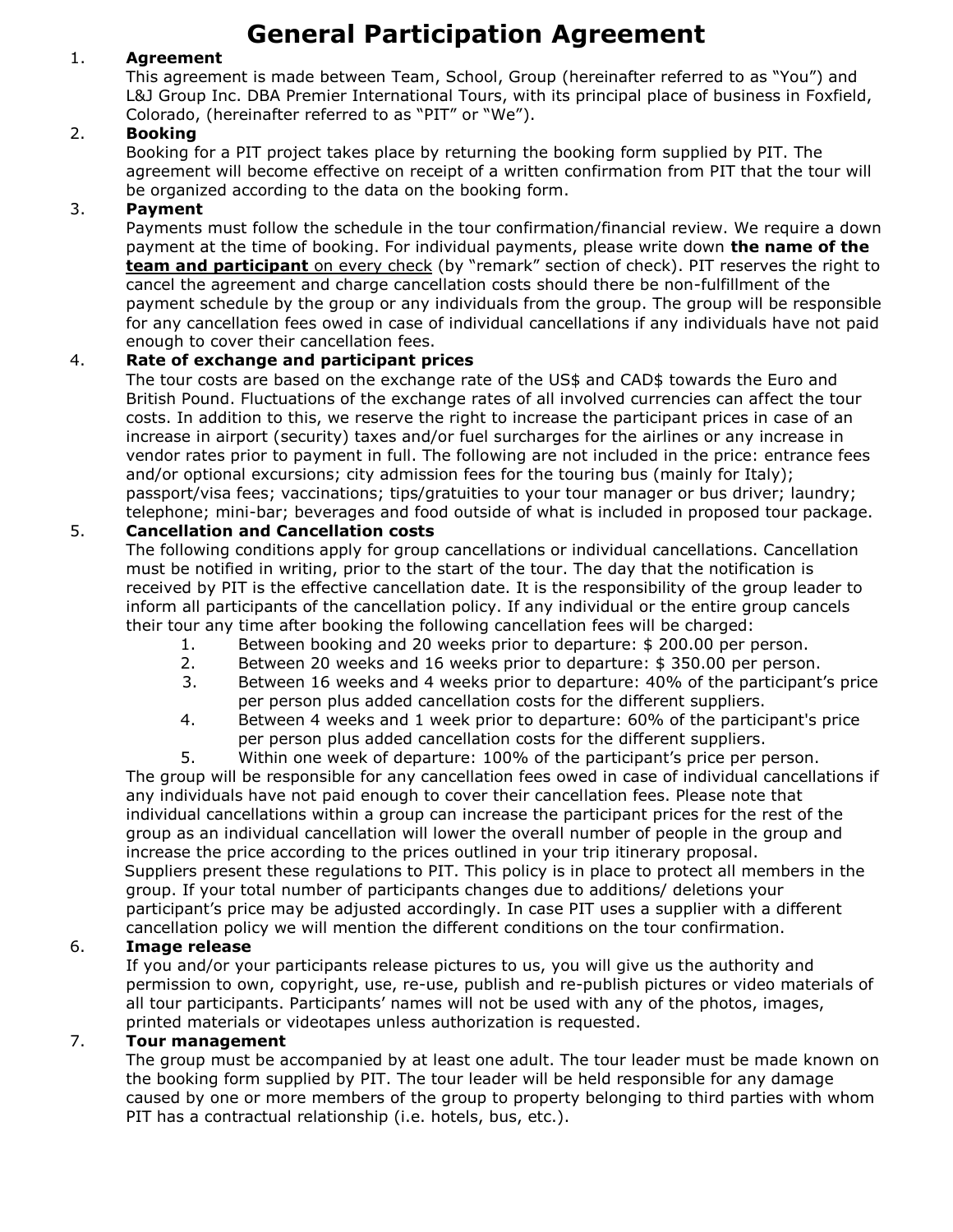# 8. **Travel insurance**

PIT will offer your group optional travel insurance. If you would like to utilize this option, the passengers' list must be completed and returned to PIT before **4 weeks** before departure. However, PIT accepts no liability for damages of any nature, manner or form during or in relation to the trip. The general conditions of the insurance company apply to each traveler who accepts the policy, including any changes in the insurance premiums instituted by the insurance company.

# 9. **Passports and Visas**

It is the responsibility of the tour participants to ensure all travelers have the appropriate travel documents for entry into the countries the group is visiting. You must check with the respective consulate(s) to determine what passports and/or visas are required for entry. Passports must be valid for at least 6 months beyond your tour departure date.

## 10. **Duration of trip**

The duration of the trip is stated in full days. The day of departure as well as the day of return is considered to be full days.

# 11. **Air Arrangements**

PIT is not responsible if an airline cancels, reschedules, or delays a flight for any reason. It is the group's responsibility to work with the airline on which your group is ticketed while en route should there be any flight delays or cancellations. PIT is not responsible for and will not provide any refund for portions of trips missed due to canceled, rescheduled, or flight delays.

## 12. **Accommodation**

PIT withholds the right to substitute, within a timely manner, the housing accommodation for circumstances which are beyond the control of PIT. The substitution housing accommodation will meet the same criteria as established in the confirmation of the booking. Participants must always adhere to the rules of the accommodation.

## 13. **Sports program**

PIT acts as an intermediary during the execution of the desired program. The organizers of the sports program and PIT reserve the right to alter the program should there be valid reasons. PIT accepts no responsibility whatsoever for the omission or partial omission of the sports program due to circumstances beyond their control.

## 14. **Travelers Who Need Special Assistance on Tours**

You must notify PIT of any person who requires special assistance at time of booking. PIT will make reasonable attempts to accommodate the special needs of travelers, but is not responsible in the event it is unable to do so nor is PIT responsible for any denial of services by air carriers, hotels or other independent suppliers. PIT cannot provide individual assistance to any tour participants with mobility, sight, hearing, motor skill issues or any other issues that require special accommodations throughout the tour program. A qualified and physically able companion must accompany any travelers who need such assistance and must assume full responsibility for their well-being.

# 15. **Responsibility and liability**

The responsibility of PIT, tournament organizers and hosting clubs is limited. PIT acts as an intermediary for the group and its individual members in all matters pertaining to the tours, such as, but not limited to, the arrangement of transportation, housing accommodation, meals, sightseeing, other social and cultural activities and the sports program. PIT, its partners in Europe and South America such as Euro-Sportring in Baarn/The Netherlands, Esselle Sports Tours, Sports Management Creations, Klefer, IberCup USA and Europe, the Scandinavian and UK tournaments, the branches, the agents, the representatives and their assistants and other affiliates involved with the operations of PIT, such as the tournament organizers and the hosting clubs ("Released Parties") are not responsible for any personal injury, illness or death, nor for any loss, damage or theft of belongings (such as baggage, possessions or money), nor for any error, accident, delay, deviation or curtailment of any kind caused directly or indirectly by any actions, omissions, acts of neglect or failure by:

a) any person or company retained for the benefit of the participant, including, but not limited to: housing accommodation, transportation companies and tour guides;

b) acts of God, act of public enemy, arrest or restraint by any government, seizure under legal process, quarantine restrictions, riots or civil commotions, strikes, lockouts or labor stoppages, war hazards or dangers incident to the state of war, applicable governmental policy, acts of terrorism, advice of non-travel by governmental authorities;

c) any defect or failure to comply with any part of local rules or regulations of any airplane, automobile, motor coach, ship or train or other vehicles;

d) improper or insufficient passports or other documents;

e) participation in sport activities.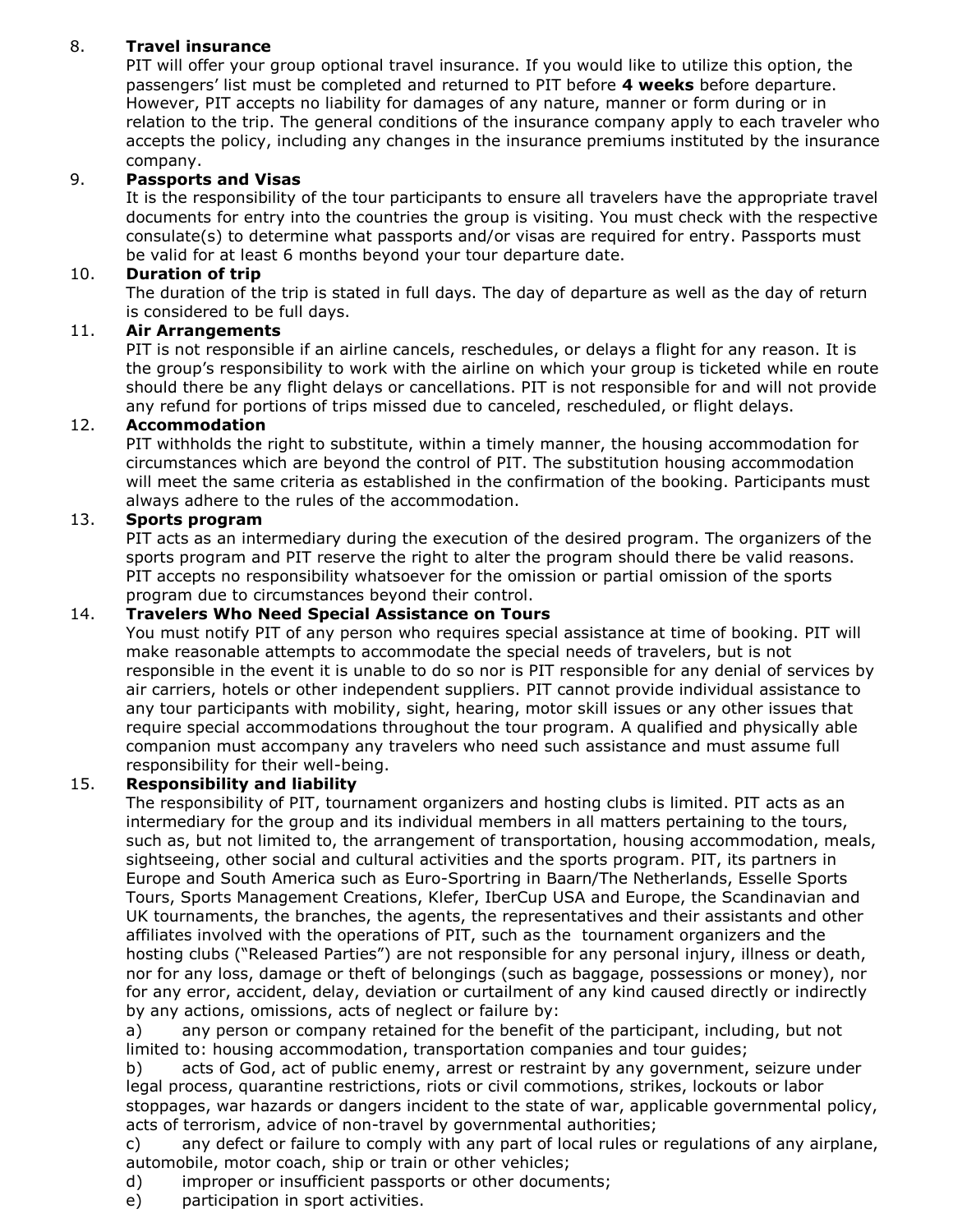The parties agree that the Released Parties may still be held liable for their own gross negligence or willful misconduct. Additional expenses incurred under any of these circumstances are to be paid by the participant.

## 16. **Indemnification**

You agree to indemnify, defend and hold harmless each Released Party from any claim, action, suit, and demands (including the recovery of all reasonable attorney's fees and costs incurred by a Released Party) which is initiated by a participant or a participant's parent or legal guardian which arises from an incident involving personal injury or loss that occurs during the tour.

## 17. **Exclusion from participation**

PIT in its sole discretion reserves the right to exclude any individual participant and/or team/club from any individual activity or for the remainder of the tour when an individual participant and/or team/club causes issues between PIT and its suppliers or jeopardizes the safety of any individual including but not limited to themselves, other participants, suppliers, guides and staff during the duration of the scheduled tour. Any expenses incurred will be at the individual participants and/or team/club expense.

## 18. **Complaints**

Complaints must be made known at once to the PIT representative and/or supplier. After a complaint is made/submitted, a reasonable amount of time must be given to PIT and/or its representative/supplier to resolve any such complaint(s). Should your group make alternative arrangements after submitting a complaint, without giving PIT and/or its representative/supplier a reasonable amount of time, PIT will not be obligated to reimburse your group for any additional costs associated with making alternative arrangements. In case a problem cannot be resolved in a timely matter, the PIT contacts in Europe or South America and/or your agent in the U.S.A and Canada must be informed by email while you are in Europe or South America. All complaints will be considered if made/submitted in writing up to 30 days after the trip.

# 19. **Governing Law**

The laws of the State of Colorado govern the rights and obligations of the parties to this Agreement and the interpretation, construction and enforceability thereof. You agree that any action or proceeding brought by me against any Released Party shall be brought solely in the courts of Colorado located in the City of Aurora. In the event any action or proceeding is initiated by me in a court outside of Aurora, Colorado, You agree to pay PIT's costs and reasonable attorney fees associated with defending such action or proceeding. The parties agree that in the event that any action or proceeding is initiated by either party in the City of Aurora, Colorado, the prevailing party shall be entitled to recover costs and reasonable attorney's fees.

# 20. **Final conditions**

These conditions are applicable to all agreements between PIT and any party, irrespective of domicile of parties involved in any agreement and irrespective of place where an agreement has been effected or executed or should have been executed. All groups or individuals using the services of PIT are subject to these conditions.

# 21. **General**

This Agreement is binding on the responsible officials of the participating club, the individual participants and members of the group, its parents or legal guardians and the tour manager(s).

# 22. **Group Leader Roles and Responsibilities**

The group leader acknowledges the following PRIMARY responsibilities:

- 1. Manage group expectations prior to departure, during the tour and post tour please refer to the Tour Preparation Guide
- 2. Manage the group dynamics including any behavior and safety issues that might arise
- 3. Agrees to work with PIT staff and/or local guides to resolve any issues that may arise prior to departure, during the tour and post tour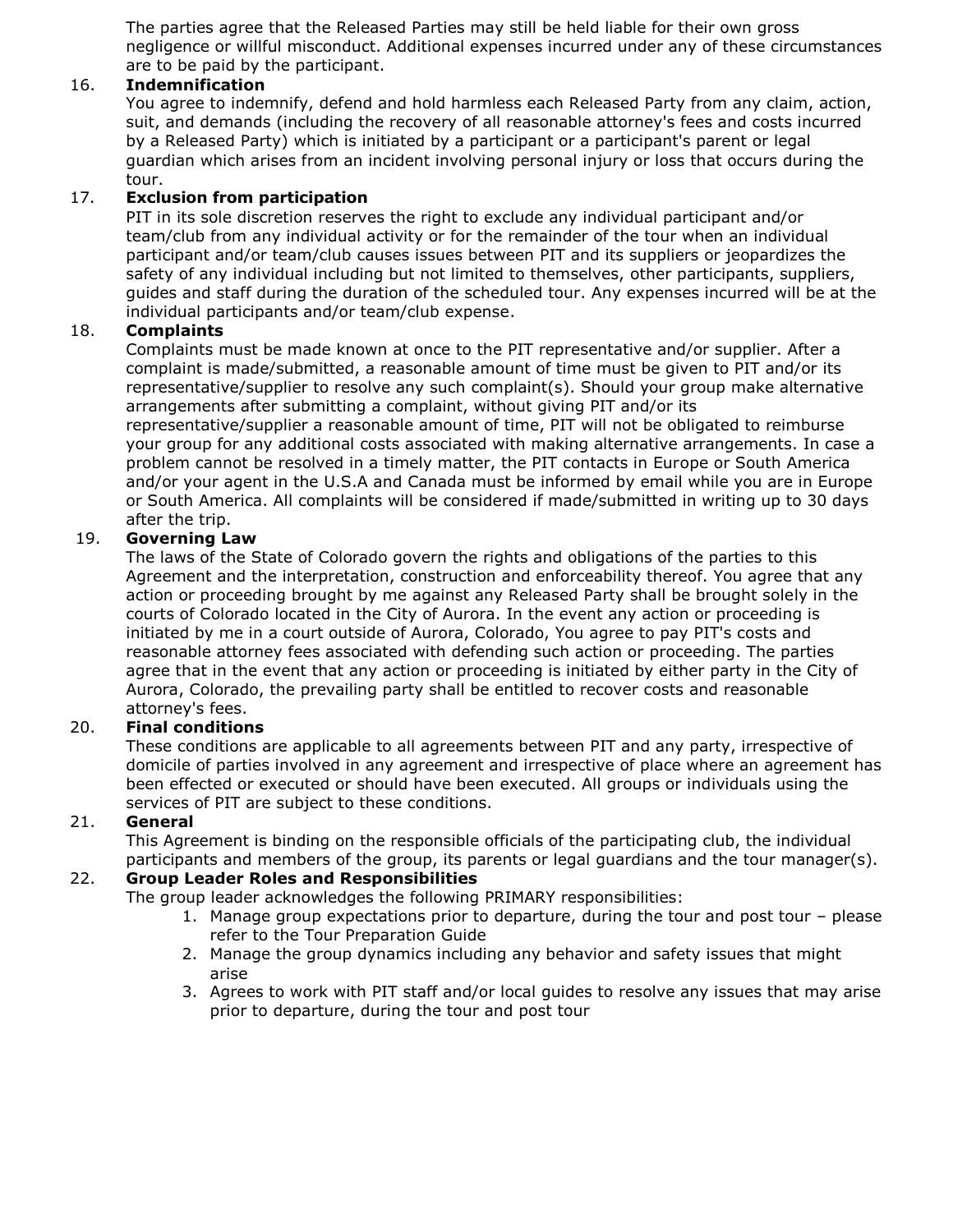# **General Information**

## **Accommodation**

Various types of accommodation are available. You can choose the accommodation your group desires from the descriptions below:

# ■ Schools

In principle each team will have a separate classroom. The schools have limited private facilities and usually offer private showers and bathrooms on each floor. In order to guarantee a pleasant stay for everyone, certain rules must be adhered to, for example curfews. For coaches or team leaders of a different gender than the team players most tournaments offer separate classrooms.

### **Youth hostel and youth accommodation**

Guests stay in rooms for 4 to 8 persons, usually equipped with bunk beds, sometimes without private bathrooms. If you don't have private facilities, showers and toilets can be found on each floor. Sheets are included but you need to bring your own towels.

### **Bungalows/Apartments**

Bungalows can accommodate from 4 to 8 people. They have a living room, bedrooms (double rooms, sometimes with bunk beds), a kitchenette and bathroom with shower and toilet. Sheets are included but you need to bring your own towels.

## **Hotels**

Hotels with rooms for 2, 3 and sometimes 4 persons depending on the make-up of your group, all the rooms have private facilities.

Hotel classifications (star rating) are based on the respective destination/country classification and hotel star ratings vary from country to country as well as city and location. It is the responsibility of the group and group leader to check the hotel(s) selected for your group (hotel names given in tour proposal and/or tour confirmation) to ensure the hotel(s) will meet your standards/expectations. Any service issues affecting the quality of a guest's hotel stay must be addressed directly with hotel management first. For example, while a hotel normally may offer a particular feature such as airconditioning, PIT cannot guarantee that the service will be in operation at any given time and cannot be held responsible for any such lack of operation at the time of stay.

Accommodations such as schools and youth hostels have house rules. The most important house rules concern items such as closing times, no smoking and no alcohol policy. Upon arrival, you are requested to sign the house rules. Most accommodations will demand a security payment. This security will have to be paid upon arrival. Provided everything is fine, the amount will be refunded to you when you leave. The use of facilities, such as sauna, tennis courts, etc. is not included in the price, and in general accommodations have no air conditioning, unless otherwise stated.

# **Meals**

There are three options: 1. Bed and breakfast – 2. Half board: breakfast and dinner – 3. Full board: breakfast, lunch and dinner. Half and full board arrangements start with dinner on the day of arrival and end with breakfast on the day of departure. For practical reasons meals are sometimes not served at the accommodation but served at another location. Sandwiches, snacks etc. are available at reasonable prices at the sports venues. Dinner: starter and main course or main course and a desert. Please notice that drinks like bottled water, soda and juice during meals are not included and have to be purchased separately. Tap water is included.

Breakfast in Europe is in general a continental breakfast: bread, cheese, meat, butter, jelly, marmalade, coffee and tea. In some southern European countries breakfast consists of bread, butter, marmalade and coffee. On request your group can ask for an upgraded breakfast (This option is not available for teams staying in schools during tournaments). Upgraded breakfast may include cereals, juices, milk and eggs. There is an additional cost for upgraded breakfast. Please understand in some countries upgraded breakfast is not available.

Breakfast in South America generally consists of bread, cheese, meat, butter, jelly, marmalade, coffee and tea, yogurt, cereal, fruit salad, orange and apple juice, milk and eggs.

Please inform PIT of any dietary/medical restrictions at least 90 days prior to departure. PIT will do its best to accommodate all reasonable requests. Should PIT not be able to accommodate your dietary/medical restrictions, PIT will notify such participants prior to departure.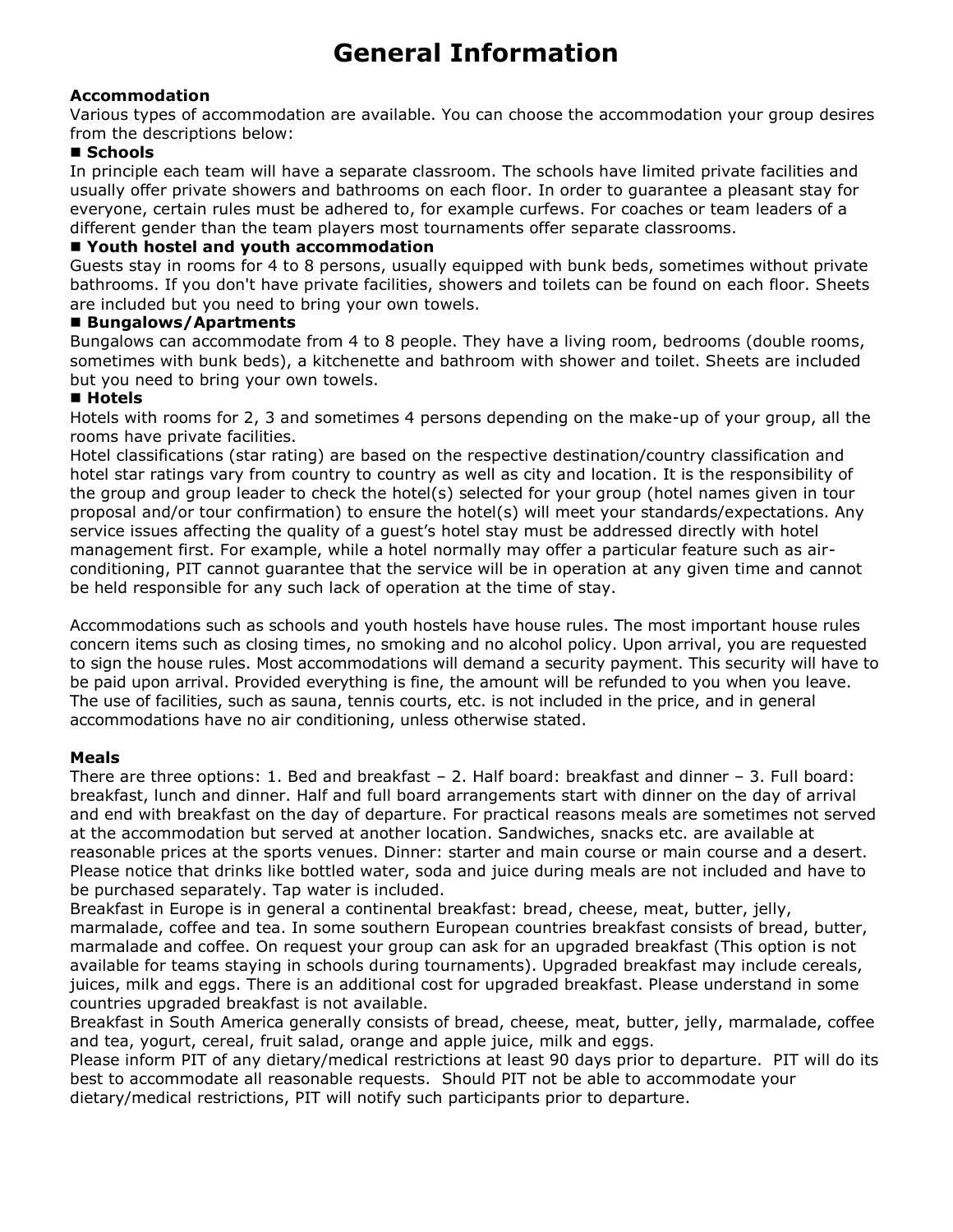### **Transportation Europe Land**

You will travel by standard bus. Prices include expenses for your driver, all tolls and crossings. Busses equipped with video, toilet (sometimes limited use) and air conditioning can be arranged at an extra cost. During your stay, the bus will be available for local transportation, sport transfers and sightseeing. The number of kilometers for local transportation is mentioned in your offer. Please do not bring more than one suitcase and one carry-on per person. Busses have limited storage space. All buses and drivers must adhere to local driving laws and regulations and meet all local safety standards.

## **South America Land**

You will travel by standard air-conditioned bus. Prices include expenses for your driver, all tolls and crossings. Busses equipped with video and toilet (sometimes limited use) can be arranged at no extra cost. During your stay, the bus will be available for airport transportation, sport transfers and sightseeing as mentioned in the itinerary. Please do not bring more than one suitcase and one carry-on per person. South American busses have limited storage space. All buses and drivers must adhere to local driving laws and regulations and meet all local safety standards.

## **Air**

PIT has special agreements with many airlines that enable us to offer special airfares. We advise that you provide us with a name list **10 weeks** prior to departure. The names should be listed as it appears on the passport. Changes in names can be made until **6 weeks** prior to departure. If airlines use different general conditions we will notify you.

### **Airline deviations**

Please notice that deviations (for example if a person would like to extend his/her stay in Europe or South America) can be arranged at an additional charge of  $$150.00$  - subject to availability. Airlines only allow date deviations on the return flight from the same airport as your group is leaving from.

## **Assistance**

During your stay in Europe or South America a local, bilingual representative will be at each destination to assist you. This representative is available as a contact (not a guide – more information see your tour confirmation) for information and support. The players and coaches of your group will be the first priority for this representative. During some summer tournaments we offer representative services as an option (see your tour itinerary). In order for your trip to run smoothly we recommend that you take advantage of our tournament assistants.

### **Travel insurance**

Travel insurance is not included. We recommend all participants purchase travel insurance to protect against unforeseen incidences. A standard accident insurance policy can be taken out through PIT. Coverage takes effect from the day of departure until the day of arrival back in North America. Further information will be mailed to you after booking.

### **Boosters/supporters**

Boosters are welcome! However, we do not recommend boosters staying in school or youth accommodations. We believe boosters outside of the coaches and/or managers should use hotel accommodation for their stays in Europe or South America. It is also very important for the boosters to realize that the program is especially designed for the team (players and coaches). Parents are always free to join the team or arrange their own transportation and/or program. Priority in regards to transportation and guide services will be given to the players and coaches first.

### **Bookings**

We strongly advise that you bring a minimum of 3 reserve players per team. The booking becomes definite after you have received our written tour confirmation and after receipt of your first payment. If additional people would like to go on tour after you have made your booking, they may still be included if you notify us in writing and the land and air accommodations are still available.

### **Permission to travel**

Please contact your National governing body for international travel requirements for your sport.

# **Special wishes**

Special requests, such as room arrangements, tickets for games, special excursions, etc. will be considered when stated on the booking form. Please notice that entrance and admission fees are not included in the participant prices unless stated. Parking fees for the bus during these excursions are not included as well. Please mention clearly if you need any single rooms.